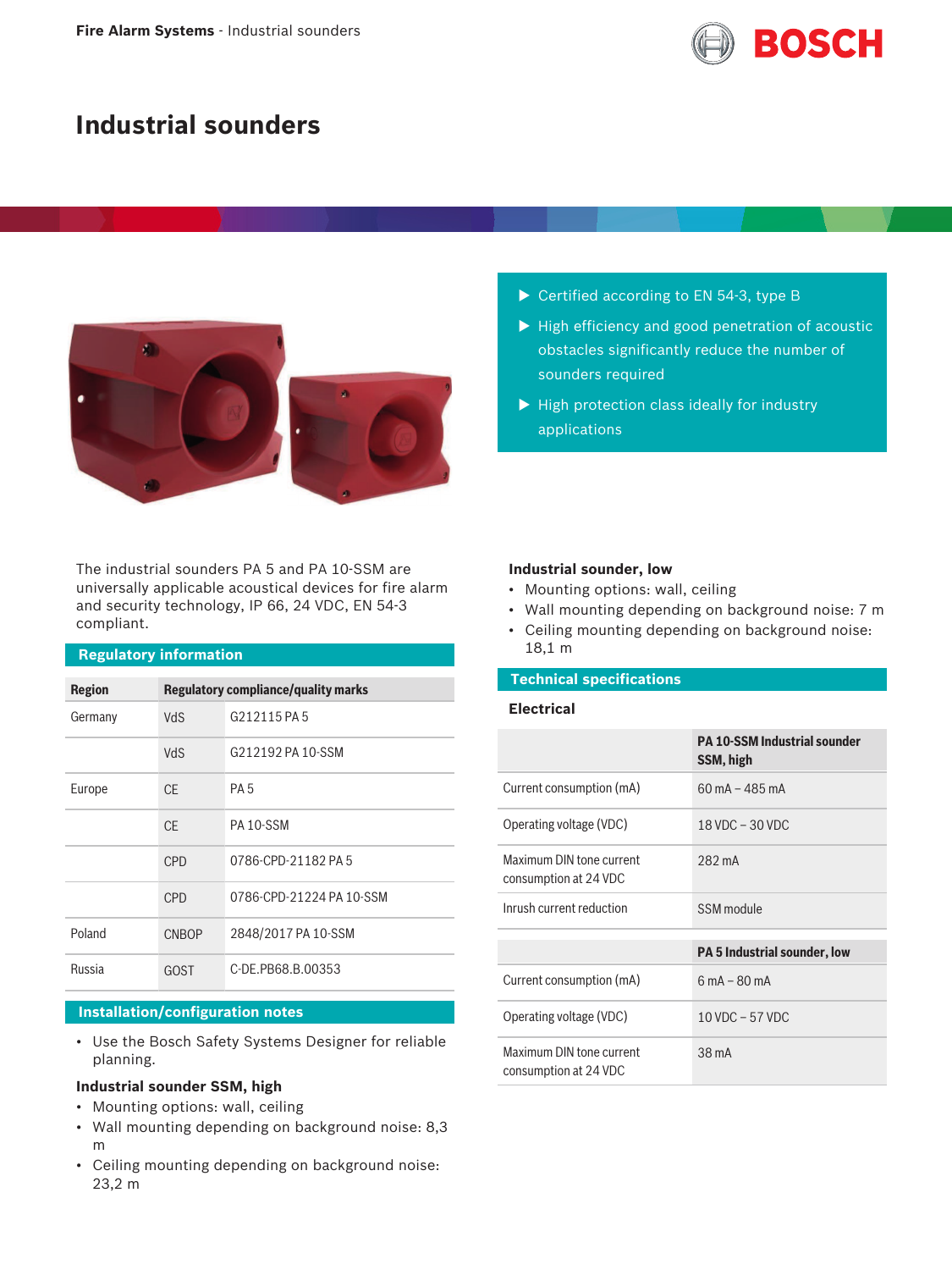# **Acoustic**

|                                                                     | <b>PA 10-SSM Industrial sounder</b><br>SSM, high |
|---------------------------------------------------------------------|--------------------------------------------------|
| Maximum sound pressure level at a<br>distance of 1 m (dBA)          | 117 dBA                                          |
| Maximum DIN tone sound pressure<br>level at a distance of 1 m (dBA) | $115$ dBA                                        |
| Volume control                                                      | $-10$ dBA                                        |
| Tones                                                               | 80                                               |
| Tone levels externally                                              | 4                                                |
|                                                                     |                                                  |

|                                                                     | <b>PA 5 Industrial sounder, low</b> |  |  |
|---------------------------------------------------------------------|-------------------------------------|--|--|
| Maximum sound pressure level at a<br>distance of 1 m (dBA)          | 107 dBA                             |  |  |
| Maximum DIN tone sound pressure<br>level at a distance of 1 m (dBA) | $105$ dBA                           |  |  |
| Volume control                                                      | $-12$ dBA                           |  |  |
| Tones                                                               | 80                                  |  |  |
| Tone levels externally                                              | 4                                   |  |  |

#### **Environmental**

|                                                     | <b>PA 10-SSM Industrial sounder</b><br>SSM, high |
|-----------------------------------------------------|--------------------------------------------------|
| Operating temperature (°C)                          | $-40^{\circ}$ C – 55 °C                          |
| Operating relative humidity, non-<br>condensing (%) | $0\% - 90\%$                                     |
| IP rating                                           | <b>IP66</b>                                      |
| Impact protection (EN 50102)                        | IK <sub>08</sub>                                 |
|                                                     |                                                  |
|                                                     | <b>PA 5 Industrial sounder, low</b>              |
| Operating temperature $(°C)$                        | $-40^{\circ}$ C – 55 °C                          |
| Operating relative humidity, non-<br>condensing (%) | $0\% - 90\%$                                     |
|                                                     |                                                  |
| IP rating                                           | IP66                                             |

# **Mechanical**

|          | <b>PA 10-SSM Industrial sounder</b><br>SSM, high |
|----------|--------------------------------------------------|
| Material | <b>Plastic</b>                                   |

|                                        | <b>PA 10-SSM Industrial sounder</b><br>SSM, high |  |
|----------------------------------------|--------------------------------------------------|--|
| Color                                  | Red                                              |  |
| Dimension $(H \times W \times D)$ (mm) | 170 mm x 214 mm x 156.20 mm                      |  |
|                                        | <b>PA 5 Industrial sounder, low</b>              |  |
|                                        |                                                  |  |
|                                        |                                                  |  |
| Material                               | Plastic.                                         |  |
| Color                                  | Red                                              |  |

the control of the control of the control of the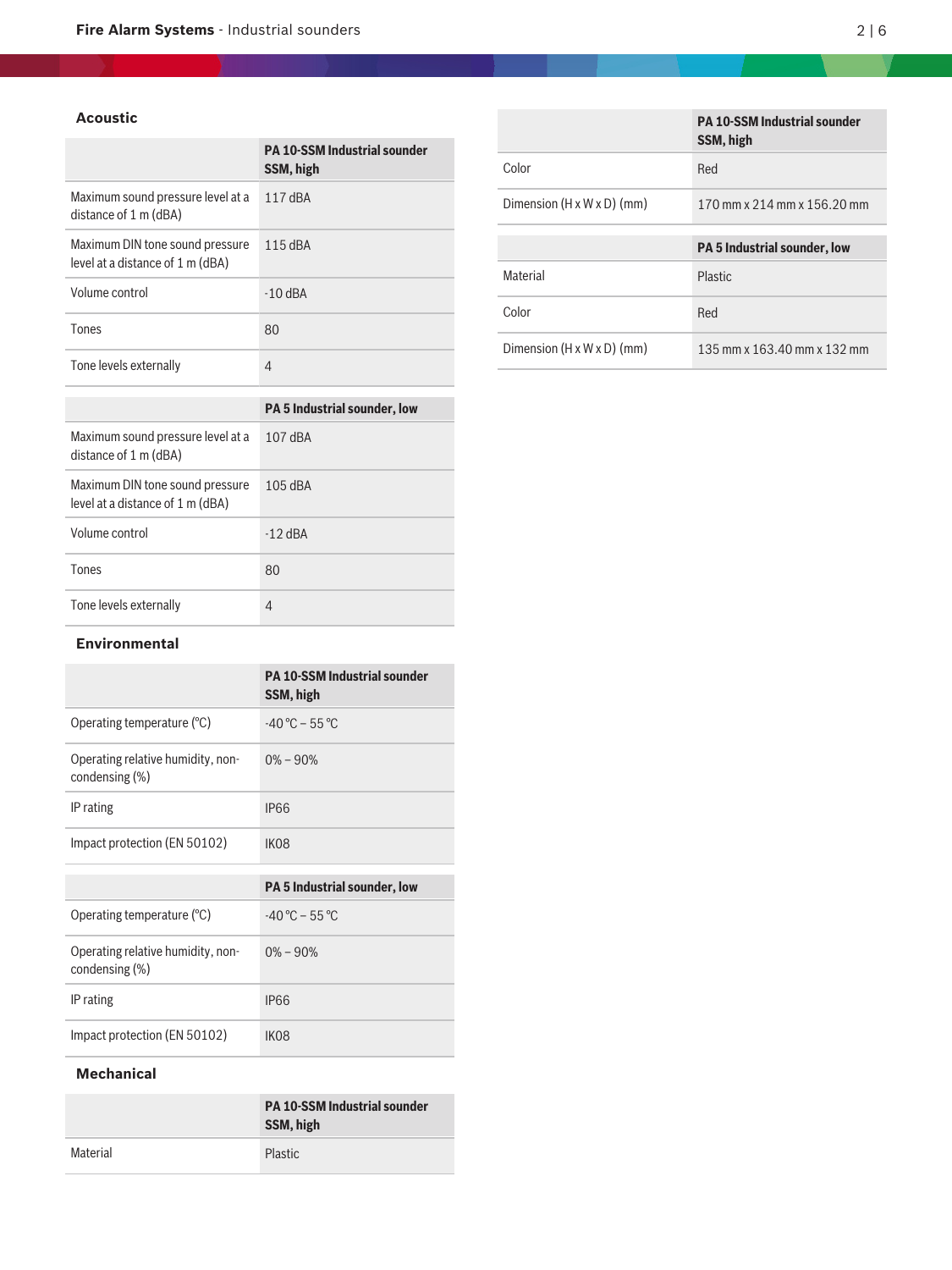|     | <b>Tone tables</b>                                                                          |                           |                                                                      |  |  |
|-----|---------------------------------------------------------------------------------------------|---------------------------|----------------------------------------------------------------------|--|--|
| No. | <b>Tone type</b>                                                                            | <b>Sound</b><br>pattern   | Frequency/modulation                                                 |  |  |
| 1   | No tone                                                                                     |                           |                                                                      |  |  |
| 2   | Sawtooth, DIN tone<br>33404-3 Germany<br>(emergency signal), PFEER<br><b>PTAP (EN 54-3)</b> | $\sum$                    | 500-1200 Hz/1 s                                                      |  |  |
| 9   | Slow whoop, fire alarm, UK<br>BS5839-1                                                      |                           | 800-970 Hz/1 s                                                       |  |  |
| 11  | Interrupted tone (fast)                                                                     |                           | 800-970 Hz/20 ms                                                     |  |  |
| 13  | Interrupted tone                                                                            | $\wedge$ /                | 700-900 Hz/0,3 s on/0,6 s<br>off                                     |  |  |
| 15  | Slow whoop, evacuation<br>alarm Netherlands NEN<br>2575 (EN 54-3)                           |                           | 500-1200 Hz/3,5 s on,<br>$0,5s$ off                                  |  |  |
| 16  | Slow whoop, evacuation<br>alarm Australia AS2220                                            | $\triangle$               | 500-1200 Hz/3,75 s<br>$on/0,25s$ off                                 |  |  |
| 18  | Slow whoop, NFPA                                                                            |                           | 422-775 Hz/0,85 s on/1 s<br>off                                      |  |  |
| 22  | Pulsating tone, Australien<br>alert AS1670, ISO8201                                         | $\Lambda\Lambda\Lambda$ / | 500-1200 Hz/0,5 s on/off<br>$x 3/1, 5 s$ off                         |  |  |
| 23  | Siren                                                                                       |                           | 500-2400 Hz/3 s rising,<br>then constant                             |  |  |
| 24  | Siren                                                                                       |                           | 300-1200 Hz/3 rising,<br>then constant                               |  |  |
| 25  | Siren                                                                                       |                           | 300-800 Hz/3 s rising,<br>then constant                              |  |  |
| 26  | Siren, industrial alarm<br>Germany                                                          |                           | 150-1000 Hz/10 s rising,<br>then 40 s constant, then<br>10 s falling |  |  |
| 27  | Sweeping                                                                                    |                           | 2400-2900 Hz/0,5 s                                                   |  |  |
| 29  | Sweeping (fast)                                                                             |                           | 2400-2900 Hz/10 ms                                                   |  |  |
| 30  | Sweeping                                                                                    |                           | 2400-2900 Hz/70 ms                                                   |  |  |
| 31  | Sweeping, France<br>NFC48 265                                                               |                           | 1400-1600 Hz/1 s rising,<br>0,5 s falling                            |  |  |
| 33  | Sweeping (medium), UK<br>BS5839-1                                                           |                           | 800-1000 Hz/0,5 s                                                    |  |  |
| 34  | Sweeping (fast)                                                                             |                           | 800-1000 Hz/10 ms                                                    |  |  |

|     | <b>Tone tables</b>                                        |                          |                      |  |  |
|-----|-----------------------------------------------------------|--------------------------|----------------------|--|--|
| No. | <b>Tone type</b>                                          | Sound<br>pattern         | Frequency/modulation |  |  |
| 35  | Sweeping (fast), UK<br>BS5839-1                           |                          | 800-1000 Hz/70 ms    |  |  |
| 36  | Sweeping                                                  |                          | 700-1500 Hz/1,5 s    |  |  |
| 43  | Sweeping                                                  |                          | 500-1200 Hz/1,5 s    |  |  |
| 44  | Sweeping, IMO 3d,<br>Germany KTA3901<br>evacuation alarm  |                          | 500-1200 Hz/1 s      |  |  |
| 45  | Sweeping                                                  |                          | 500-1200 Hz/3 s      |  |  |
| 46  | Sweeping, general alarm<br>Finland                        |                          | 500-1500 Hz/7 s      |  |  |
| 52  | Continuous tone                                           |                          | 2400 Hz              |  |  |
| 53  | Continuous tone                                           | $\overline{a}$           | 2000 Hz              |  |  |
| 54  | Continuous tone, Finland<br>(all-clear signal)            | $\frac{1}{2}$            | 1500 Hz              |  |  |
| 55  | Continuous tone, PFEER<br>gas alarm                       |                          | 1200 Hz              |  |  |
| 56  | Continuous tone                                           |                          | 1000 Hz              |  |  |
| 57  | Continuous tone, UK<br>BS5839-1                           |                          | 950 Hz               |  |  |
| 59  | Continuous tone                                           | $\sim$ $-$               | 880 Hz               |  |  |
| 60  | Continuous tone (EN 54-3)                                 |                          | 825 Hz               |  |  |
| 61  | Continuous tone                                           |                          | 800 Hz               |  |  |
| 63  | Continuous tone                                           |                          | 725 Hz               |  |  |
| 65  | Continuous tone, Sweden<br>SS031711 (all-clear<br>signal) | $\overline{\phantom{a}}$ | 660 Hz               |  |  |
| 66  | Continuous tone                                           |                          | 554 Hz               |  |  |
| 67  | Continuous tone, Germany<br>KTA3901 (all-clear signal)    | $\overline{\phantom{a}}$ | 500 Hz               |  |  |
| 68  | Continuous tone                                           |                          | 470 Hz               |  |  |
| 69  | Continuous tone                                           |                          | 440 Hz               |  |  |
| 71  | Continuous tone                                           |                          | 340 Hz               |  |  |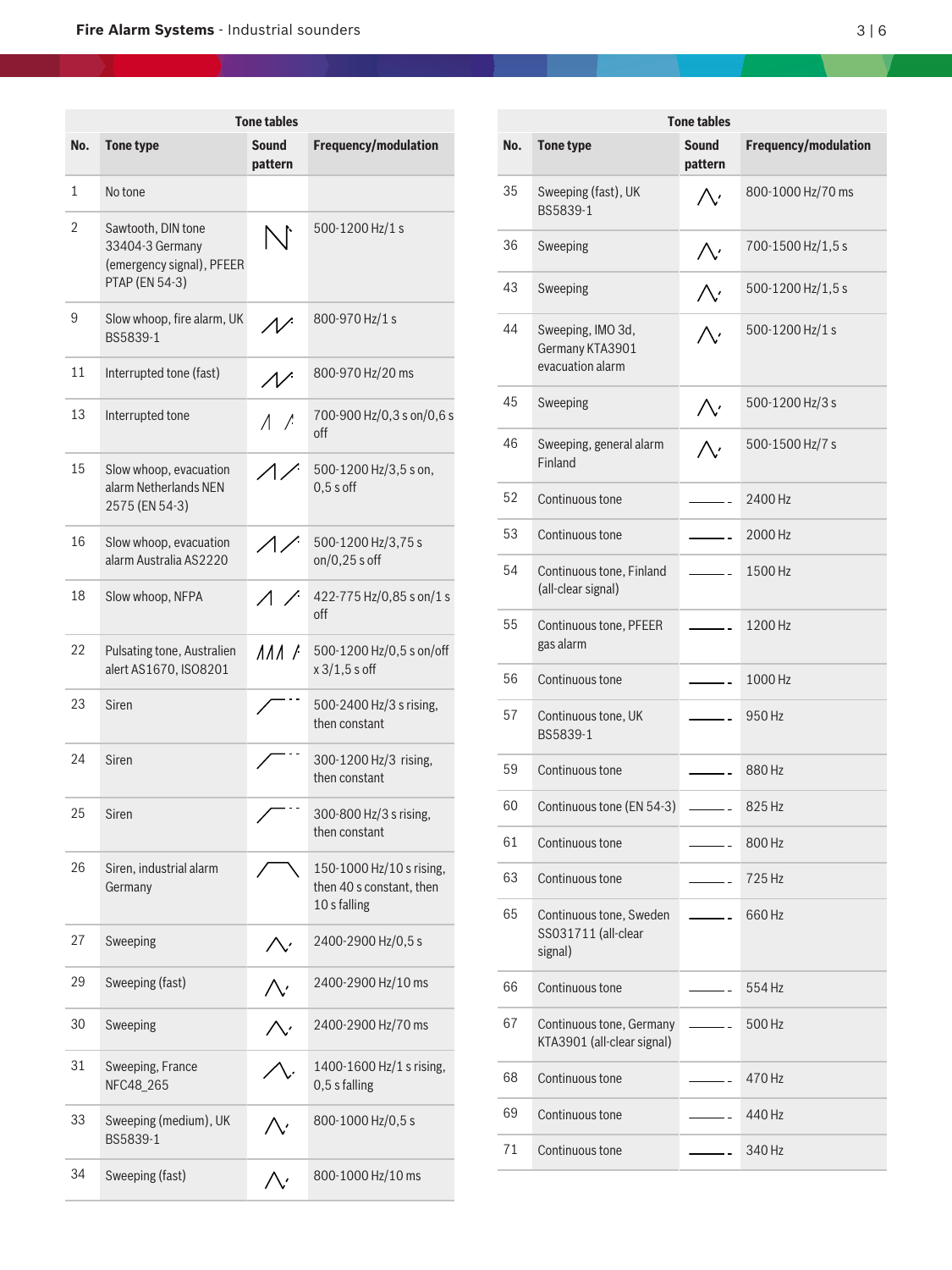| <b>Tone tables</b> |                                                                            |                         |              |                                |
|--------------------|----------------------------------------------------------------------------|-------------------------|--------------|--------------------------------|
| No.                | <b>Tone type</b>                                                           | <b>Sound</b><br>pattern |              | Frequency/modulation           |
| 77                 | Interrupted tone                                                           |                         | Ë            | 2200 Hz/0,5 s on/off           |
| 82                 | Interrupted tone, PFEER<br>(general alarm), UK<br>BS5839-1 (back-up alarm) |                         |              | 1000 Hz/0,5 s on/off           |
| 83                 | Interrupted tone, PFEER<br>(general alarm)                                 |                         | Г            | 1000 Hz/1 s on/off             |
| 88                 | Interrupted tone                                                           | I                       | Ľ            | 950 Hz/1 s on/off              |
| 90                 | Interrupted tone                                                           |                         | Г            | 825 Hz/0,5 s on/off            |
| 91                 | Interrupted tone                                                           |                         |              | 800 Hz/0,25 s on/off           |
| 92                 | Interrupted tone                                                           | Н                       | Ľ            | 800 Hz/0,25 s on/1 s off       |
| 93                 | Interrupted tone (fast),<br>Horn                                           |                         |              | 800 Hz/4 ms on/off             |
| 97                 | Interrupted tone                                                           |                         |              | 725 Hz/0,7 s on/0,3 s off      |
| 98                 | Interrupted tone, Sweden<br>SS031711 (emergency<br>signal)                 |                         |              | 700 Hz/0,125 s on/off          |
| 100                | Interrupted tone, industrial<br>alarm Germany                              |                         |              | 680 Hz/0,875 s on/off          |
| 101                | Interrupted tone, Sweden<br>SS031711 (important<br>message (pre-mess))     |                         | Г            | 660 Hz/6,5 s on/13 s off       |
| 102                | Interrupted tone, Sweden<br>SS031711 (local warning)                       |                         |              | 660 Hz/0,5 s on/off            |
| 103                | Interrupted tone, Sweden<br>SS031711 (air raid<br>warning)                 |                         |              | 660 Hz/1,8 s on/off            |
| 104                | Interrupted tone, Sweden<br>SS031711 (emergency<br>signal) (EN 54-3)       |                         | L            | 660 Hz/150 ms on/off           |
| 107                | Interrupted tone, Germany<br>KTA3901 (evacuation<br>alarm)                 | Н                       | $\mathbf{r}$ | 500 Hz/0,25 s on/0,75 s<br>off |
| 109                | Interrupted tone, Australia<br>AS2220, AS1610,<br>AS1670                   |                         |              | 420 Hz/0,625 s on/off          |
| 110                | Interrupted tone, (fast<br>variable), bell                                 | सि सि                   |              | 1450 Hz/0,69 on/off            |

|     | <b>Tone tables</b>                                                                        |                  |                                             |  |  |
|-----|-------------------------------------------------------------------------------------------|------------------|---------------------------------------------|--|--|
| No. | <b>Tone type</b>                                                                          | Sound<br>pattern | <b>Frequency/modulation</b>                 |  |  |
| 111 | Interrupted tone, ISO8201<br>(emergency evacuation<br>signal), USA (evacuation<br>alarm)  | nnn<br>$\Gamma$  | 470 Hz/0,5 s on/off x<br>$3/1,5$ s off      |  |  |
| 112 | Interrupted tone, ISO8201<br>(emergency evacuation<br>signal)                             | nnn r            | 950 Hz/0,5 s on/off x<br>$3/1,5$ s off      |  |  |
| 113 | Interrupted tone, ISO8201<br>(emergency evacuation<br>signal), sweeping                   | nnn<br>$\Gamma$  | 2850 Hz/0,5 s on/off x<br>$3/1,5$ s off     |  |  |
| 115 | Interrupted tone, IMO<br>(telephone call)                                                 | ו חו<br>Г        | 950 Hz/2 s on/0,5 s<br>off/0,5 s on/1 s off |  |  |
| 116 | Interrupted tone, IMO<br>(leave ship)                                                     | $\mathsf{H}$     | 950 Hz/1 s on/off/3 s<br>on/1 s off         |  |  |
| 117 | Interrupted toneIMO<br>SOLAS III/50 + SOLAS<br>III/6.4 (general alarm)                    | UUUUULLI.        | 825 Hz/2,5 s on/off x 6/7 s<br>on           |  |  |
| 122 | Alternating tone                                                                          |                  | 2400s-2900 Hz/0,5 s                         |  |  |
| 123 | Alternating tone                                                                          |                  | 2400s - 2900 Hz/0,25 s                      |  |  |
| 124 | Alternating tone, Singapore                                                               |                  | 1000-2900 Hz/0,5 s                          |  |  |
| 125 | Alternating tone                                                                          | I                | 1200-1400 Hz/20 ms                          |  |  |
| 128 | Alternating tone                                                                          | I                | 825-1025 Hz/0,25 s                          |  |  |
| 130 | Alternating tone, UK<br>BS5839-1 (fire alarm)                                             |                  | 800-1000 Hz/0,5 s                           |  |  |
| 131 | Alternating tone, UK<br>BS5839-1 (fire alarm,<br>railway crossing)                        |                  | 800-1000 Hz/0,25 s                          |  |  |
| 135 | Alternating tone, UK<br>BS5839-1 (fire alarm,<br>increased urgency - railway<br>crossing) |                  | 800-1000 Hz/0,125 s                         |  |  |
| 142 | Alternating tone                                                                          |                  | 500-900 Hz/0,25 s                           |  |  |
| 143 | Alternating tone, industrial<br>alarm Germany                                             |                  | 440-660 Hz/0,125 s                          |  |  |
| 144 | Alternating tone                                                                          |                  | 440-650 Hz/1 s                              |  |  |
| 146 | Alternating tone, France<br>NFS 32-001 (fire alarm)<br>(EN 54-3)                          |                  | 440-554 Hz/0,1 s/0,4 s                      |  |  |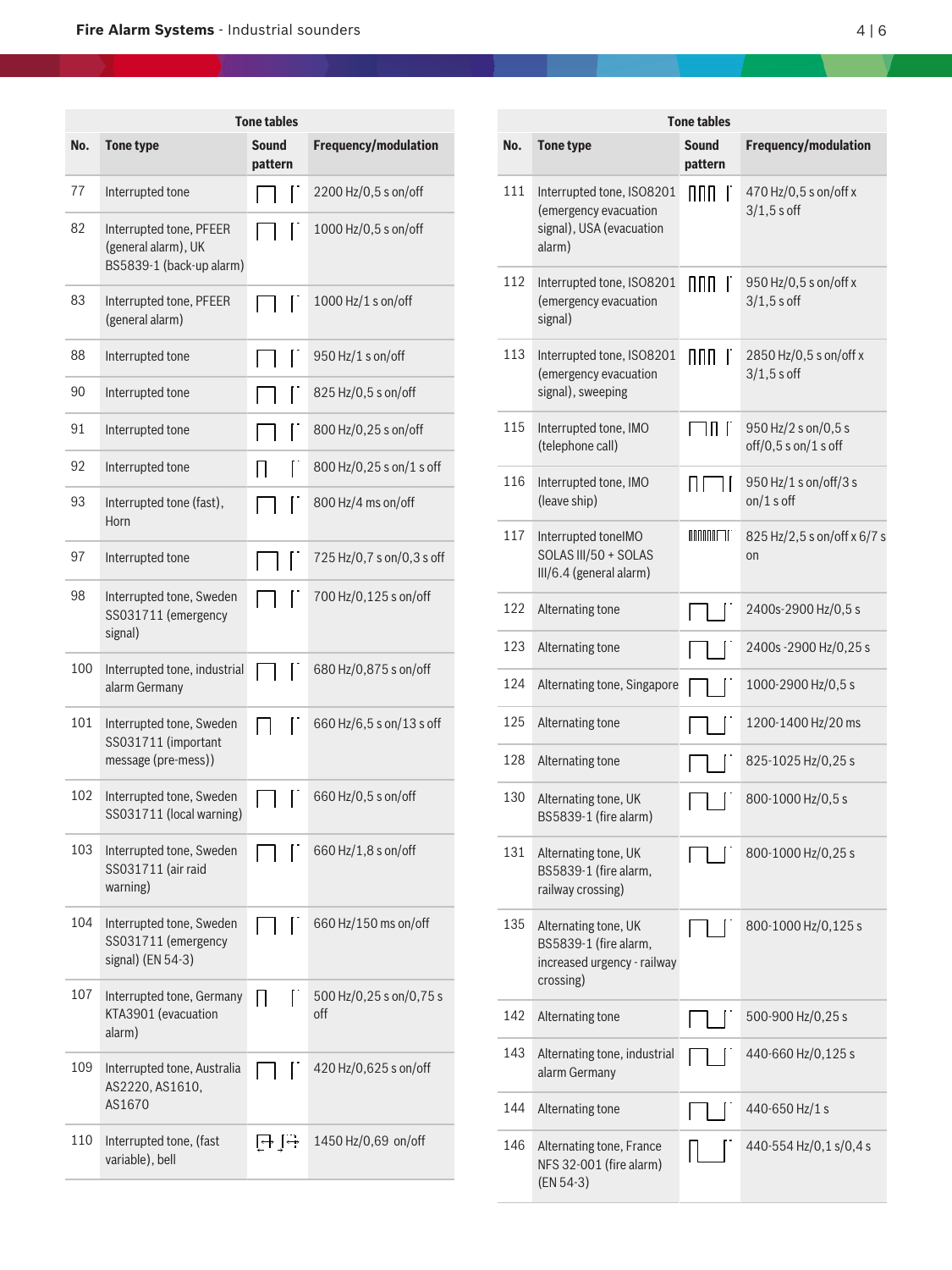| <b>Tone tables</b> |     |                                      |                  |                                           |
|--------------------|-----|--------------------------------------|------------------|-------------------------------------------|
|                    | No. | Tone type                            | Sound<br>pattern | <b>Frequency/modulation</b>               |
|                    | 147 | Alternating tone, Sweden<br>SS031711 |                  | 440-554 Hz/1 s                            |
|                    | 148 | Alternating tone, Sweden<br>SS031711 |                  | 440-554 Hz/0,5 s                          |
|                    | 152 | Alternating tone (two tone<br>chime) |                  | 800-650 Hz/0,25 s on/off<br>$x$ 2/2 s off |

| <b>Control of the tones</b> |                                                                                  |    |                         |                   |                                |                |                    |     |     |  |
|-----------------------------|----------------------------------------------------------------------------------|----|-------------------------|-------------------|--------------------------------|----------------|--------------------|-----|-----|--|
|                             |                                                                                  |    |                         | <b>DIP-Switch</b> | <b>External tone selection</b> |                |                    |     |     |  |
|                             |                                                                                  |    | (Setting of basic tone) |                   | C <sub>1</sub>                 | C <sub>2</sub> | $C1 + C2$          |     |     |  |
|                             | $\mathbf{1}$<br>$\overline{2}$<br>3<br>4<br>5<br>$\bf 6$<br><b>Basic</b><br>tone |    |                         |                   |                                |                | <b>Tone number</b> |     |     |  |
|                             |                                                                                  |    |                         |                   |                                | $\mathbf 1$    | $\overline{2}$     | 88  | 57  |  |
| On                          |                                                                                  |    |                         |                   |                                | $\overline{2}$ | 128                | 112 | 57  |  |
|                             | On                                                                               |    |                         |                   |                                | 2              | 26                 | 100 | 93  |  |
| On                          | On                                                                               |    |                         |                   |                                | 2              | 61                 | 131 | 112 |  |
|                             |                                                                                  | On |                         |                   |                                | 9              | 57                 | 11  | 82  |  |
| On                          |                                                                                  | On |                         |                   |                                | 15             | 131                | 52  | 112 |  |
|                             | On                                                                               | On |                         |                   |                                | 16             | 109                | 52  | 56  |  |
| On                          | On                                                                               | On |                         |                   |                                | 18             | 111                | 57  | 68  |  |
|                             |                                                                                  |    | On                      |                   |                                | 22             | 16                 | 109 | 68  |  |
| On                          |                                                                                  |    | On                      |                   |                                | 23             | 131                | 52  | 112 |  |
|                             | On                                                                               |    | On                      |                   |                                | 24             | 131                | 52  | 131 |  |
| On                          | On                                                                               |    | On                      |                   |                                | 25             | 131                | 52  | 92  |  |
|                             |                                                                                  | On | On                      |                   |                                | 26             | $\overline{2}$     | 100 | 93  |  |
| On                          |                                                                                  | On | On                      |                   |                                | 27             | 123                | 52  | 92  |  |
|                             | On                                                                               | On |                         |                   |                                | 29             | 35                 | 52  | 61  |  |
| On                          | On                                                                               | On |                         |                   |                                | 30             | 27                 | 52  | 77  |  |
|                             |                                                                                  |    |                         | On                |                                | 31             | 131                | 52  | 57  |  |
| On                          |                                                                                  |    |                         | On                |                                | 33             | 30                 | 52  | 35  |  |
|                             | On                                                                               |    |                         | On                |                                | 34             | 35                 | 52  | 93  |  |
| On                          | On                                                                               |    |                         | On                |                                | 35             | 27                 | 52  | 110 |  |

| <b>Control of the tones</b> |                         |    |                         |                   |                                |                      |                |                    |           |  |
|-----------------------------|-------------------------|----|-------------------------|-------------------|--------------------------------|----------------------|----------------|--------------------|-----------|--|
|                             |                         |    |                         | <b>DIP-Switch</b> | <b>External tone selection</b> |                      |                |                    |           |  |
|                             | (Setting of basic tone) |    |                         |                   |                                |                      |                | C <sub>2</sub>     | $C1 + C2$ |  |
| $\mathbf{1}$                | $\overline{\mathbf{2}}$ | 3  | $\overline{\mathbf{4}}$ | 5                 | 6                              | <b>Basic</b><br>tone |                | <b>Tone number</b> |           |  |
|                             |                         | On |                         | On                |                                | 36                   | 146            | 67                 | 57        |  |
| On                          |                         | On |                         | On                |                                | 43                   | 131            | 52                 | 91        |  |
|                             | On                      | On |                         | On                |                                | 45                   | $\overline{2}$ | 57                 | 93        |  |
| On                          | On                      | On |                         | On                |                                | 52                   | 15             | 65                 | 82        |  |
|                             |                         |    | On                      | On                |                                | 54                   | 46             | 54                 | 131       |  |
| On                          |                         |    | On                      | On                |                                | 55                   | 131            | 52                 | 128       |  |
|                             | On                      |    | On                      | On                |                                | 56                   | 82             | 35                 | 33        |  |
| On                          | On                      |    | On                      | On                |                                | 59                   | 143            | 59                 | 101       |  |
|                             |                         |    | On                      | On                |                                | 60                   | 131            | 52                 | 125       |  |
| On                          |                         | On | On                      | On                |                                | 65                   | 131            | 52                 | 93        |  |
|                             | On                      | On | On                      | On                |                                | 66                   | 110            | 52                 | 107       |  |
| On                          | On                      | On | On                      | On                |                                | 69                   | 131            | 52                 | 110       |  |
|                             |                         |    |                         |                   | On                             | 71                   | 131            | 52                 | 93        |  |
| On                          |                         |    |                         |                   | On                             | 77                   | 61             | 52                 | 122       |  |
|                             | On                      |    |                         |                   | On                             | 82                   | 131            | 52                 | 83        |  |
| On                          | On                      |    |                         |                   | On                             | 83                   | 56             | 2                  | 82        |  |
|                             |                         | On |                         |                   | On                             | 88                   | $\sqrt{2}$     | 57                 | 128       |  |
| On                          |                         | On |                         |                   | On                             | 90                   | 131            | 52                 | 125       |  |
|                             | On                      | On |                         |                   | On                             | 91                   | 30             | 52                 | 110       |  |
| On                          | On                      | On |                         |                   | On                             | 92                   | 33             | 52                 | 57        |  |
|                             |                         |    | On                      |                   | On                             | 93                   | $\overline{2}$ | 128                | 57        |  |
| On                          |                         |    | On                      |                   | On                             | 97                   | $\overline{c}$ | 63                 | 93        |  |
|                             | On                      |    | On                      |                   | On                             | 100                  | 131            | 52                 | 125       |  |
| On                          | On                      |    | On                      |                   | On                             | 101                  | 98             | 102                | 65        |  |
|                             |                         | On | On                      |                   | On                             | 103                  | 131            | 65                 | 147       |  |
| On                          |                         | On | On                      |                   | On                             | 104                  | 103            | 65                 | 101       |  |
|                             | On                      | On | On                      |                   | On                             | 109                  | 16             | 52                 | 22        |  |

х